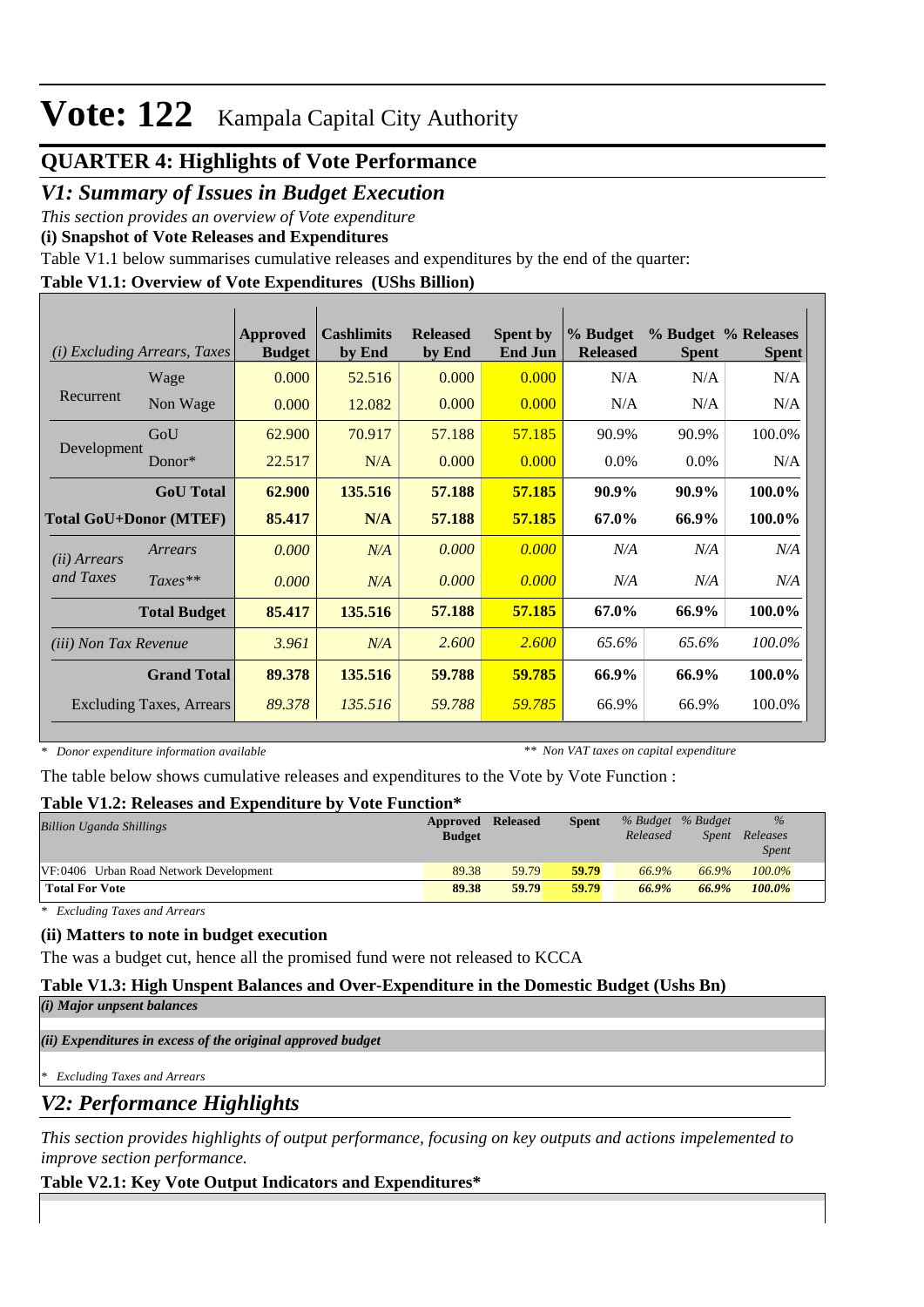| Vote, Vote Function<br><b>Key Output</b>                          | <b>Approved Budget and</b><br><b>Planned outputs</b> | <b>Cumulative Expenditure</b><br>and Performance                                                                                                                                                                                                                                                                                                                                                           |        | <b>Status and Reasons for</b><br>any Variation from Plans                                                                                                        |       |
|-------------------------------------------------------------------|------------------------------------------------------|------------------------------------------------------------------------------------------------------------------------------------------------------------------------------------------------------------------------------------------------------------------------------------------------------------------------------------------------------------------------------------------------------------|--------|------------------------------------------------------------------------------------------------------------------------------------------------------------------|-------|
| Vote Function: 0406 Urban Road Network Development                |                                                      |                                                                                                                                                                                                                                                                                                                                                                                                            |        |                                                                                                                                                                  |       |
| <b>Output: 040680</b>                                             | <b>Urban Road Construction</b>                       |                                                                                                                                                                                                                                                                                                                                                                                                            |        |                                                                                                                                                                  |       |
| Description of Performance: Improved mobility and reduced         | congestion                                           | 9.1 Kms of road carriageway<br>construction to asphalt was<br>completed and construction of<br>drainage, walkways and access<br>is ongoing on Bahai, Lugoba,<br>Mugwanya and Kyebando<br>central roads.<br>5.3Kms of road carriageway<br>construction to asphalt was<br>completed and installation of<br>street lights is ongoing on the<br>following roads; Church, Go<br>down, Bukasa, and Kibuli roads. |        | The target for tarmac was not<br>achieved because some roads<br>were to be done under KIIDP<br>which had been anticipated to<br>start at beginning of FY 2014/15 |       |
| Performance Indicators:                                           |                                                      |                                                                                                                                                                                                                                                                                                                                                                                                            |        |                                                                                                                                                                  |       |
| Length in Km. of urban<br>roads constructed gravel                | 50                                                   |                                                                                                                                                                                                                                                                                                                                                                                                            | 234    |                                                                                                                                                                  |       |
| Length in Km. of urban<br>roads constructed (Bitumen<br>standard) | 50                                                   |                                                                                                                                                                                                                                                                                                                                                                                                            | 47.33  |                                                                                                                                                                  |       |
| <b>Output Cost:</b>                                               | UShs Bn:                                             | UShs Bn:<br>85.417                                                                                                                                                                                                                                                                                                                                                                                         | 56.899 | % Budget Spent:                                                                                                                                                  | 66.6% |
| <b>Vote Function Cost</b>                                         | <b>UShs Bn:</b>                                      | 89.378 UShs Bn:                                                                                                                                                                                                                                                                                                                                                                                            |        | 59.785 % Budget Spent:                                                                                                                                           | 66.9% |
| <b>Cost of Vote Services:</b>                                     | $UShs Bn$ :                                          | 89.378 UShs Bn:                                                                                                                                                                                                                                                                                                                                                                                            |        | <b>59.785</b> % Budget Spent:                                                                                                                                    | 66.9% |

### **QUARTER 4: Highlights of Vote Performance**

*\* Excluding Taxes and Arrears*

Road works, construction, drainage works and ancillary works (installation of road furniture), were completed on 9.64Kmof the following roads; Kamuli Link(0.65km), Kintu/Kitintale road(1 km), Cannon(0.85 km), Circular Drive(0.4 km), Valley Drive(0.8 km), Corporation road(0.27 km), Access Road 2(0.06 km), Wanaichi road(0.4 km), Martyrs(0.27 km), UNEB Access road(0.35 km), Access road 2(0.1 km), Lakeside road (1 km), Radio Maria road(0.55 km), Mutungo road 1(0.75 km), Mutungo road 2(0.75 km), Kabalega Crescent road(0.9 km), Buvuma road(0.27 km), Muwafu(0.23km), Martyrs' Rise(0.05), Martyrs' Drive(0.25), Martyrs' Gardens A and B(0.5Km)and Martyrs' Link(0.17).

Asphalt works were completed on 11.63Km and accesses and drain construction works are ongoing, the road are; Mutudwe road, Weerraga road, Wansanso road, Bukasa ring road and Kibuli road.

9.1Kms of road carriageway construction to asphalt was completed and construction of drainage, walkways and access is ongoing on Bahai, Lugoba, Mugwanya and Kyebando central roads.

5.3Kms of road carriageway construction to asphalt was completed and installation of street lights is ongoing on the following roads; Church, Go down, Bukasa, and Kibuli roads.

Other road works include drainage walkways and access on Mutundwe road (where carriage way was completed) and works on Kaduyo and Kiyimba roads.

Drainage works on Mayanja Drain, Scout Lane and Nabisalu drainage were completed. The works included stone pitching and culvert laying. The Community was involved in demolition of structures. Other completed drainage works include stone pitching, culvert laying and footbridge construction on Kakajjo, Mutungo and Kasokoso drainage in Nakawa Division; drainage repair works on St.Augustine and Nsereko Road- Makindye Division , sectional drainage repairs on Sebuliba Mutumba Rd, Keti Fallawo –Tebiyoreka, St Peters Road Kafeero in Kawempe Division and Sikh and Nakasero lane in central Division.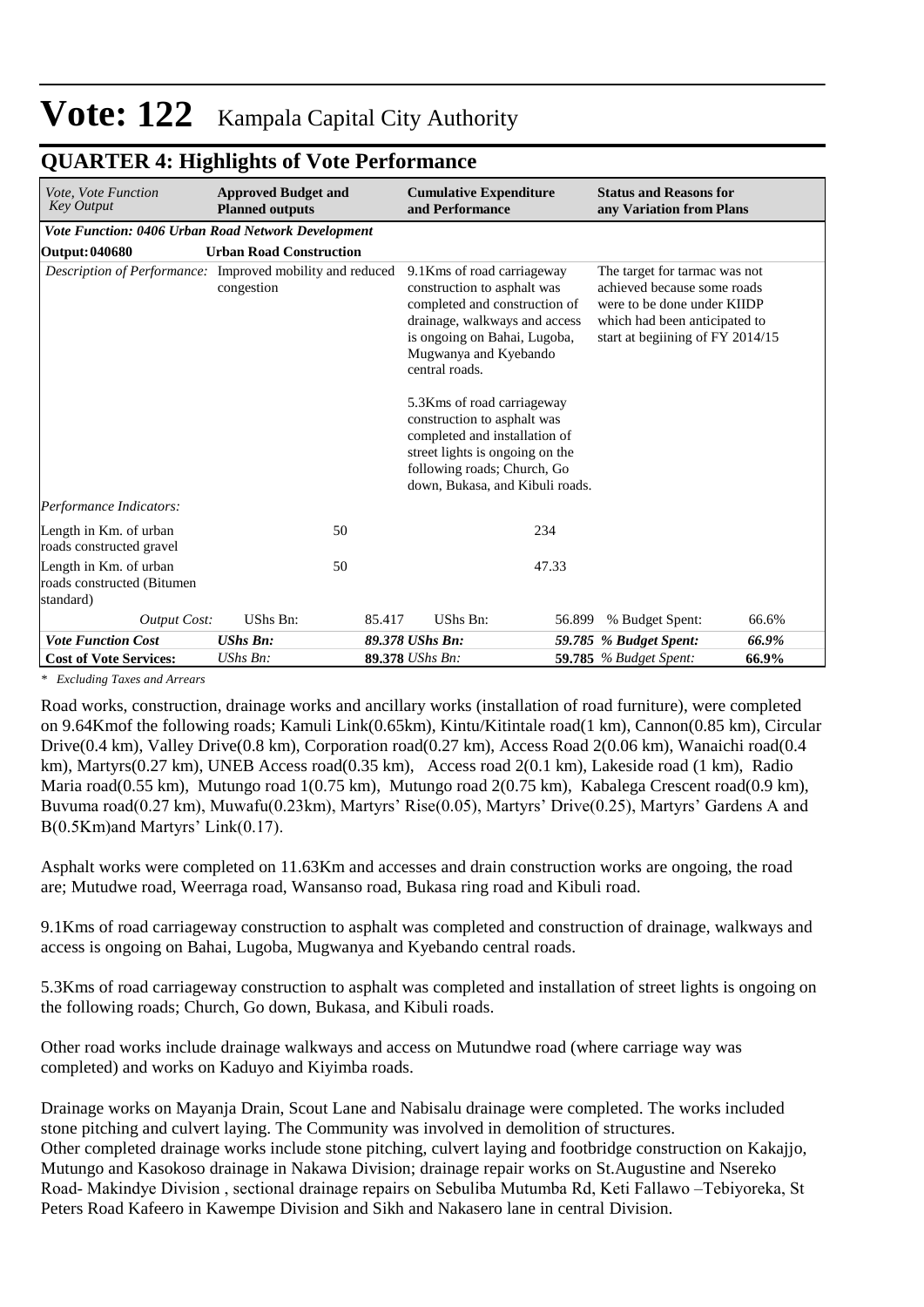## **QUARTER 4: Highlights of Vote Performance**

Materials for walkway manhole were supplied and used for in-house maintenance works in areas including; KAR drive, Muwesi, Kyanja culverts, at Agakhan P/S behind fence wall, Queens Way, Acacia Avenue, Stretcher road, KAR drive, Usafi Park, Raja chambers, fabrication of manhole covers for walkways. Pilot phase for production of culverts at Kyanja yard using available 12 moulds was completed with 73 culverts produced (17 No. 900mm diameter, 43 No. 600mm diameter, 13 No. 450mm diameter) and Plans are underway for large scale production and production of other products such as kerb inlets, slabs, pavers. Works on construction of 15 footbridges and 4 wing walls along Nakamiri drainage channel has started and 3

bridges have been cast.

A new contractor for maintaining Nakivubo Channel was procured and the in house team was transfer to maintaining Lubigi. Works on these channels include; widening the channels, slashing, litter picking, removing silt, garbage and silt loading and.

Drainage maintenance in house has continued in the city on different channels including; Nakivubo, Lubiggi, Kyambogo, Kintitale, Ntinda, Stretcher road and Acacia Avenue. Other drainage activities were; placement of walkway manhole covers, Agakhan drainage stone pitching, overflows and construction on Entebbe road.

Street Lighting bulbs and chokes for 1265 non-working lamps on the street lighting and another lot of Street Lighting bulbs and chokes were procured for 60 manually switched circuits on the street lighting network for automated.

Other Street Lighting bulbs and chokes were procured and installed along Yusuf Lule road, Nile Avenue, Kira road, Kisenyi road, Entebbe road, Queens way, Lumumba Avenue, Nile Avenu, Dewinton road, New taxi park and Station approach, Jinja road, Wampewo avenue, Speke road, Mukwano road, Ntinda-Kiwatule, Upper Kololo Terrace and Ring road.

Circuit control Equipment(circuit breakers, Timers and Contactors) were procured and installed on circuits like Apollo Kaggwa road, Colville street, Kimathi avenue, Parliamentary avenue opposite main gate, Entebbe road-Centenary bank, Entebbe road-Barclays, William street-Arua park, Old taxi park, Namirembe road-Pride Theatre, Bombo road-Sure house, Ntinda-Kiwatule opposite Total Ntinda, Ntinda-Kiwatule opposite Arch Apartments, Rubaga road, Yusuf Lule-City Cab, Acacia-Metropole, Ggaba road at Oryx, Ggaba road opposite Oryx, Ggaba road-Kasaawe, Ggaba road-Railway Primary School, Jinja road-UMI, Kintu road, Mackinnon road off Sezibwa, Kira road opposite Mulago main gate, Nile avenue opposite Speke hotel, Makerere Hill road, Kololo Baskerville, Hajji Kasule road-Wandegeya, Lower Kololo Terrace, Lower Kololo Terrace at Housing Finance, Mabua road, Station road, Station approach, Station road-Middle lane, Nasser road, Kampala road-Tropical bank, Kyaddondo near Dembe FM, Dewinton-Saidi Bare, Nakulabye opposite Gelp, Kasubi Munaku, Katwe middle lane, Katwe opposite Total Katwe, Sir Apollo Full Gospel Church and Entebbe road-Shell,

Wooden pole Network (Line hardware) were procured and some installed in following places/roads. and PVC was installed along Portbell road, Nile avenue-UBC, Kafumbe Mukasa road, George street, King George, Nile avenue-media centre, Ring road-Apostalic, Ring road-Kalinda, Security camera installation, Jinja road-centenary park, Kasubi-Munaku, Bombo road-Sure house, Mukwano road, Kampala road-Shell capital, Bombo road-Sure house. The strip connectors were used along Kisenyi road, Nile Avenue, Ring road-Apostalic, Ring road-Kalinda, Nakulabye opposite Gelp, Kasubi-Munaku, Dewinton road, Katwe middle lane, Katwe opposite Housing Finance, Lumumba avenue and Wampewo avenue. Some of reel insulators, D-irons and bolts were used along Kololo Hill drive, Clement Hill road and Kyadondo near Indian High Commission.

Other 168 street light metallic poles and 189 control boxes for Wooden pole Network (Line hardware) were procured for areas including; Kira road extension, Kiwalimu, Upper Kololo teracce, Baskerville road, Kyambogo University, Nkurumah road, Kisenyi, Mwanga 11 road and Musalumbwa road.

Traffic lights bulbs were procured and some installed at Natete and Nakawa traffic junctions.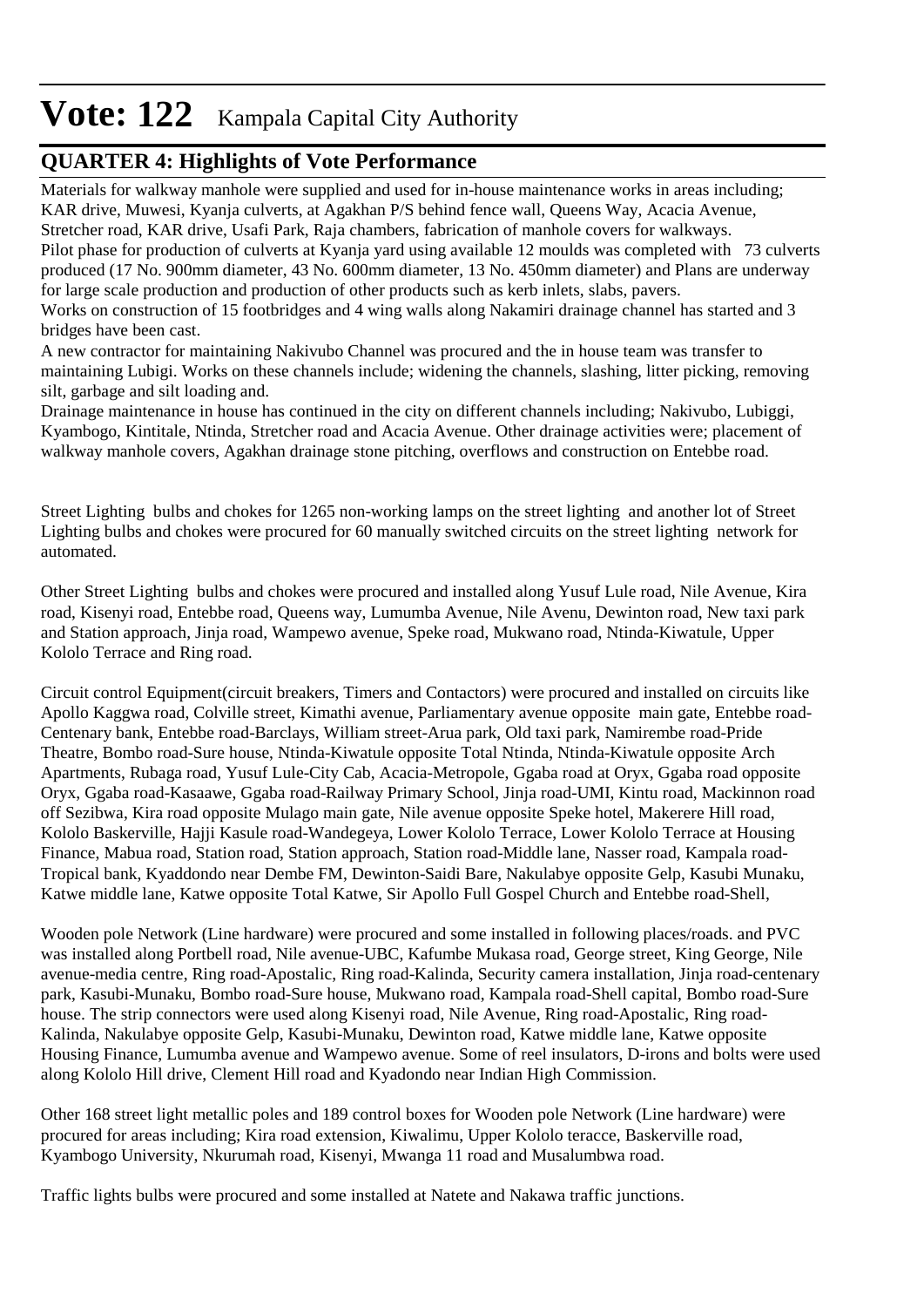## **QUARTER 4: Highlights of Vote Performance**

Other Blown Traffic signal bulbs were acquired and replaced for Nakawa, Wandegeya and Natete traffic junctions and Partial delivery of materials and equipment for new installation along Nalukolongo and Binaisa roads has been done.

The bulbs, chokes, PVC, strip connectors and Circuit breakers were procured installed along Nile Avenue, Duster street, Jumbo plaza, Queens way and around state house corners. The cable joint kits were used along Queens way, Wampewo avenue, Station road and Jinja road.

### **Table V2.2: Implementing Actions to Improve Vote Performance**

| <b>Planned Actions:</b>                             | <b>Actual Actions:</b>           | <b>Reasons for Variation</b>        |  |  |  |  |
|-----------------------------------------------------|----------------------------------|-------------------------------------|--|--|--|--|
| Vote: 122 Kampala Capital City Authority            |                                  |                                     |  |  |  |  |
| Vote Function: 04 06 Urban Road Network Development |                                  |                                     |  |  |  |  |
|                                                     | <b>KIIDP</b> project has started | KIIDP project had delayed to start. |  |  |  |  |

### *V3: Details of Releases and Expenditure*

*This section provides a comprehensive summary of the outputs delivered by the Vote and further details of Vote expenditures by Vote Function and Expenditure Item.*

### **Table V3.1: GoU Releases and Expenditure by Output\***

| <b>Billion Uganda Shillings</b>                      | Approved      | <b>Released</b> | <b>Spent</b> | $%$ GoU       | $%$ GoU       | $%$ GoU      |  |
|------------------------------------------------------|---------------|-----------------|--------------|---------------|---------------|--------------|--|
|                                                      | <b>Budget</b> |                 |              | <b>Budget</b> | <b>Budget</b> | Releases     |  |
|                                                      |               |                 |              | Released      | <i>Spent</i>  | <i>Spent</i> |  |
| VF:0406 Urban Road Network Development               | 62.90         | 57.19           | 57.19        | $90.9\%$      | 90.9%         | 100.0%       |  |
| Class: Outputs Provided                              | 0.00          | 0.00            | 0.29         | N/A           | N/A           | N/A          |  |
| 040601 Contracts management, planning and monitoring | 0.00          | 0.00            | 0.29         | N/A           | N/A           | N/A          |  |
| Class: Capital Purchases                             | 62.90         | 57.19           | 56.90        | 90.9%         | 90.5%         | 99.5%        |  |
| 040680 Urban Road Construction                       | 62.90         | 57.19           | 56.90        | 90.9%         | 90.5%         | 99.5%        |  |
| <b>Total For Vote</b>                                | 62.90         | 57.19           | 57.19        | $90.9\%$      | $90.9\%$      | 100.0%       |  |

*\* Excluding Taxes and Arrears*

### **Table V3.2: 2014/15 GoU Expenditure by Item**

| <b>Billion Uganda Shillings</b>                           | Approved<br><b>Budget</b> | <b>Releases</b> | Expend-<br>iture | % Budged<br><b>Released</b> | % Budget<br><b>Spent</b> | %Releases<br><b>Spent</b> |
|-----------------------------------------------------------|---------------------------|-----------------|------------------|-----------------------------|--------------------------|---------------------------|
| <b>Output Class: Outputs Provided</b>                     | 0.00                      | 0.00            | 0.29             | N/A                         | N/A                      | N/A                       |
| 225001 Consultancy Services- Short term                   | 0.00                      | 0.00            | 0.29             | N/A                         | N/A                      | N/A                       |
| <b>Output Class: Capital Purchases</b>                    | 62.90                     | 57.19           | 56.90            | $90.9\%$                    | 90.5%                    | 99.5%                     |
| 231003 Roads and bridges (Depreciation)                   | 49.90                     | 44.19           | 44.12            | 88.6%                       | 88.4%                    | 99.8%                     |
| 281503 Engineering and Design Studies & Plans for capital | 10.00                     | 10.00           | <b>10.00</b>     | 100.0%                      | 100.0%                   | 100.0%                    |
| 281504 Monitoring, Supervision & Appraisal of capital wor | 3.00                      | 3.00            | 2.78             | 100.0%                      | 92.7%                    | 92.7%                     |
| <b>Grand Total:</b>                                       | 62.90                     | 57.19           | 57.19            | $90.9\%$                    | $90.9\%$                 | 100.0%                    |
| <b>Total Excluding Taxes and Arrears:</b>                 | 62.90                     | 57.19           | 57.19            | 90.9%                       | 90.9%                    | $100.0\%$                 |

### **Table V3.3: GoU Releases and Expenditure by Project and Programme\***

| <b>Billion Uganda Shillings</b>                                  | Approved<br><b>Budget</b> | <b>Released</b> | <b>Spent</b> | $%$ GoU<br><b>Budget</b><br>Released | $%$ GoU<br><b>Budget</b><br><b>Spent</b> | $%$ GoU<br>Releases<br><i>Spent</i> |
|------------------------------------------------------------------|---------------------------|-----------------|--------------|--------------------------------------|------------------------------------------|-------------------------------------|
| VF:0406 Urban Road Network Development                           | 62.90                     | 57.19           | 57.19        | $90.9\%$                             | 90.9%                                    | 100.0%                              |
| Development Projects                                             |                           |                 |              |                                      |                                          |                                     |
| 1253<br>Kampala Road Rehabilitation                              | 52.90                     | 47.19           | 47.19        | 89.2%                                | 89.2%                                    | $100.0\%$                           |
| 2ND Kampala Institutional and Infrastructure Development<br>1295 | 10.00                     | 10.00           | 10.00        | $100.0\%$                            | $100.0\%$                                | $100.0\%$                           |
| Project [KIIDP 2]                                                |                           |                 |              |                                      |                                          |                                     |
| <b>Total For Vote</b>                                            | 62.90                     | 57.19           | 57.19        | $90.9\%$                             | $90.9\%$                                 | $100.0\%$                           |

*\* Excluding Taxes and Arrears*

#### **Table V3.4: Donor Releases and Expenditure by Project and Programme\***

| <b>Billion Uganda Shillings</b> |  | Approved Released | Spent | $\%$ GoU $\%$ GoU |                 | $\%$ GoU |
|---------------------------------|--|-------------------|-------|-------------------|-----------------|----------|
|                                 |  | <b>Budget</b>     |       | <b>Budget</b>     | Budget Releases |          |

*Released*

*Spent*

*Spent*